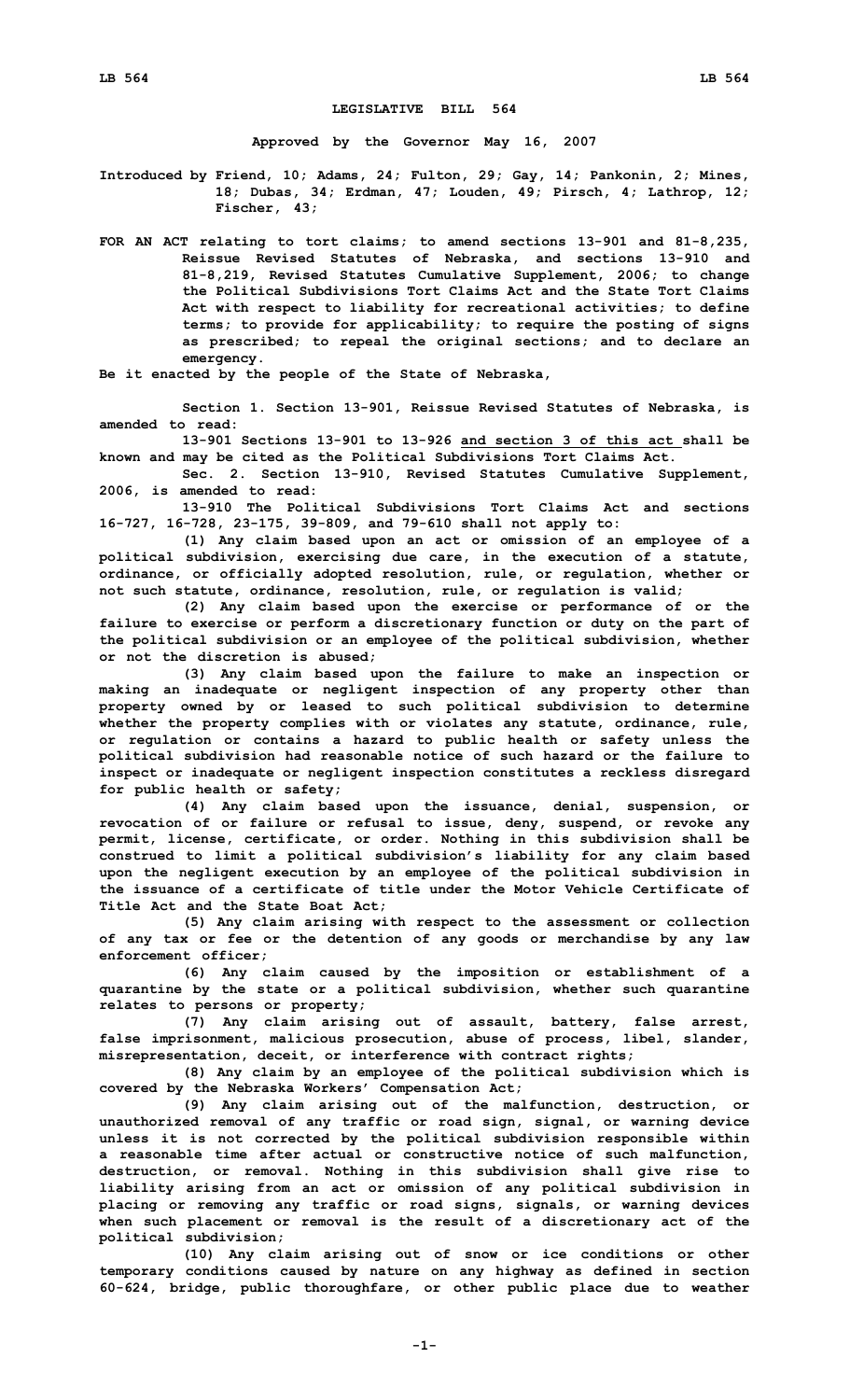**conditions. Nothing in this subdivision shall be construed to limit <sup>a</sup> political subdivision's liability for any claim arising out of the operation of <sup>a</sup> motor vehicle by an employee of the political subdivision while acting within the course and scope of his or her employment by the political subdivision;**

**(11) Any claim arising out of the plan or design for the construction of or an improvement to any highway as defined in such section or bridge, either in original construction or any improvement thereto, if the plan or design is approved in advance of the construction or improvement by the governing body of the political subdivision or some other body or employee exercising discretionary authority to give such approval; or**

**(12) Any claim arising out of the alleged insufficiency or want of repair of any highway as defined in such section, bridge, or other public thoroughfare. Insufficiency or want of repair shall be construed to refer to the general or overall condition and shall not refer to <sup>a</sup> spot or localized defect. A political subdivision shall be deemed to waive its immunity for <sup>a</sup> claim due to <sup>a</sup> spot or localized defect only if the political subdivision has had actual or constructive notice of the defect within a reasonable time to allow repair prior to the incident giving rise to the claim; or .**

**(13)(a) Any claim relating to recreational activities for which no fee is charged (i) resulting from the inherent risk of the recreational activity, (ii) arising out of <sup>a</sup> spot or localized defect of the premises unless the spot or localized defect is not corrected by the political subdivision leasing, owning, or in control of the premises within <sup>a</sup> reasonable time after actual or constructive notice of the spot or localized defect, or (iii) arising out of the design of <sup>a</sup> skatepark or bicycle motocross park constructed for purposes of skateboarding, inline skating, bicycling, or scootering that was constructed or reconstructed, reasonably and in good faith, in accordance with generally recognized engineering or safety standards or design theories in existence at the time of the construction or reconstruction. For purposes of this subdivision, <sup>a</sup> political subdivision shall be charged with constructive notice only when the failure to discover the spot or localized defect of the premises is the result of gross negligence.**

**(b) For purposes of this subdivision:**

**(i) Recreational activities include, but are not limited to, whether as <sup>a</sup> participant or spectator: Hunting, fishing, swimming, boating, camping, picnicking, hiking, walking, running, horseback riding, use of trails, nature study, waterskiing, winter sports, use of playground equipment, biking, roller blading, skateboarding, golfing, athletic contests; visiting, viewing, or enjoying entertainment events, festivals, or historical, archaeological, scenic, or scientific sites; and similar leisure activities;**

**(ii) Inherent risk of recreational activities means those risks that are characteristic of, intrinsic to, or an integral part of the activity;**

**(iii) Gross negligence means the absence of even slight care in the performance of <sup>a</sup> duty involving an unreasonable risk of harm; and**

**(iv) Fee means <sup>a</sup> fee to participate in or be <sup>a</sup> spectator at <sup>a</sup> recreational activity. A fee shall include payment by the claimant to any person or organization other than the political subdivision only to the extent the political subdivision retains control over the premises or the activity. A fee shall not include payment of <sup>a</sup> fee or charge for parking or vehicle entry.**

**(c) This subdivision, and not subdivision (3) of this section, shall apply to any claim arising from the inspection or failure to make an inspection or negligent inspection of premises owned or leased by the political subdivision and used for recreational activities.**

**Sec. 3. (1) <sup>A</sup> political subdivision shall post and maintain <sup>a</sup> sign at each skatepark and bicycle motocross park sponsored by the political subdivision containing the following warning notice: Under Nebraska law, <sup>a</sup> political subdivision is not liable for an injury to or the death of <sup>a</sup> participant in recreational activities resulting from the inherent risks of the recreational activities pursuant to section 13-910.**

**(2) The absence of <sup>a</sup> sign shall not give rise to liability on the part of the political subdivision.**

**Sec. 4. Section 81-8,219, Revised Statutes Cumulative Supplement, 2006, is amended to read:**

**81-8,219 The State Tort Claims Act shall not apply to:**

**(1) Any claim based upon an act or omission of an employee of the state, exercising due care, in the execution of <sup>a</sup> statute, rule, or regulation, whether or not such statute, rule, or regulation is valid, or based upon the exercise or performance or the failure to exercise or perform <sup>a</sup> discretionary function or duty on the part of <sup>a</sup> state agency or an employee of the state, whether or not the discretion is abused;**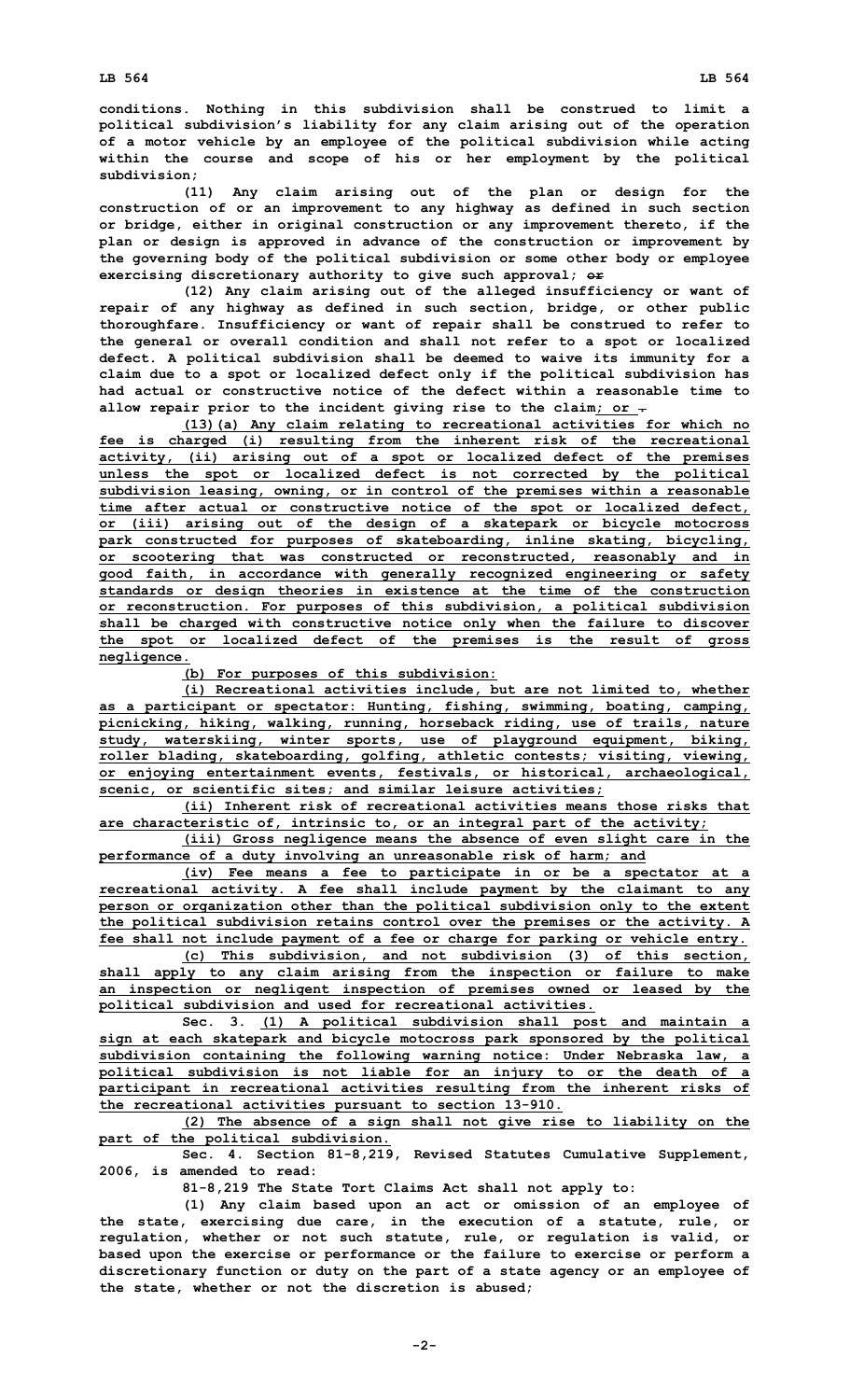**(2) Any claim arising with respect to the assessment or collection of any tax or fee, or the detention of any goods or merchandise by any law enforcement officer;**

**(3) Any claim for damages caused by the imposition or establishment of <sup>a</sup> quarantine by the state whether such quarantine relates to persons or property;**

**(4) Any claim arising out of assault, battery, false imprisonment, false arrest, malicious prosecution, abuse of process, libel, slander, misrepresentation, deceit, or interference with contract rights;**

**(5) Any claim by an employee of the state which is covered by the Nebraska Workers' Compensation Act;**

**(6) Any claim based on activities of the Nebraska National Guard when such claim is cognizable under the Federal Tort Claims Act, 28 U.S.C. 2674, or the National Guard Tort Claims Act of the United States, 32 U.S.C. 715, or when such claim accrues as <sup>a</sup> result of active federal service or state service at the call of the Governor for quelling riots and civil disturbances;**

**(7) Any claim based upon the failure to make an inspection or making an inadequate or negligent inspection of any property other than property owned by or leased to the state to determine whether the property complies with or violates any statute, ordinance, rule, or regulation or contains <sup>a</sup> hazard to public health or safety unless the state had reasonable notice of such hazard or the failure to inspect or inadequate or negligent inspection constitutes <sup>a</sup> reckless disregard for public health or safety;**

**(8) Any claim based upon the issuance, denial, suspension, or revocation of or failure or refusal to issue, deny, suspend, or revoke any permit, license, certificate, or order. Such claim shall also not be filed against <sup>a</sup> state employee acting within the scope of his or her office. Nothing in this subdivision shall be construed to limit the state's liability for any claim based upon the negligent execution by <sup>a</sup> state employee in the issuance of a certificate of title under the Motor Vehicle Certificate of Title Act and the State Boat Act;**

**(9) Any claim arising out of the malfunction, destruction, or unauthorized removal of any traffic or road sign, signal, or warning device unless it is not corrected by the governmental entity responsible within <sup>a</sup> reasonable time after actual or constructive notice of such malfunction, destruction, or removal. Nothing in this subdivision shall give rise to liability arising from an act or omission of any governmental entity in placing or removing any traffic or road signs, signals, or warning devices when such placement or removal is the result of <sup>a</sup> discretionary act of the governmental entity;**

**(10) Any claim arising out of snow or ice conditions or other temporary conditions caused by nature on any highway as defined in section 60-624, bridge, public thoroughfare, or other state-owned public place due to weather conditions. Nothing in this subdivision shall be construed to limit the state's liability for any claim arising out of the operation of <sup>a</sup> motor vehicle by an employee of the state while acting within the course and scope of his or her employment by the state;**

**(11) Any claim arising out of the plan or design for the construction of or an improvement to any highway as defined in such section or bridge, either in original construction or any improvement thereto, if the plan or design is approved in advance of the construction or improvement by the governing body of the governmental entity or some other body or employee exercising discretionary authority to give such approval; or**

**(12) Any claim arising out of the alleged insufficiency or want of repair of any highway as defined in such section, bridge, or other public thoroughfare. Insufficiency or want of repair shall be construed to refer to the general or overall condition and shall not refer to <sup>a</sup> spot or localized defect. The state shall be deemed to waive its immunity for <sup>a</sup> claim due to <sup>a</sup> spot or localized defect only if the state has had actual or constructive notice of the defect within <sup>a</sup> reasonable time to allow repair prior to the incident giving rise to the claim; or .**

**(13)(a) Any claim relating to recreational activities on property leased, owned, or controlled by the state for which no fee is charged (i) resulting from the inherent risk of the recreational activity, (ii) arising out of <sup>a</sup> spot or localized defect of the premises unless the spot or localized defect is not corrected within a reasonable time after actual or constructive notice of the spot or localized defect, or (iii) arising out of the design of <sup>a</sup> skatepark or bicycle motocross park constructed for purposes of skateboarding, inline skating, bicycling, or scootering that was constructed or reconstructed, reasonably and in good faith, in accordance with generally recognized engineering or safety standards or design theories in existence at the time of the construction or reconstruction. For purposes of**